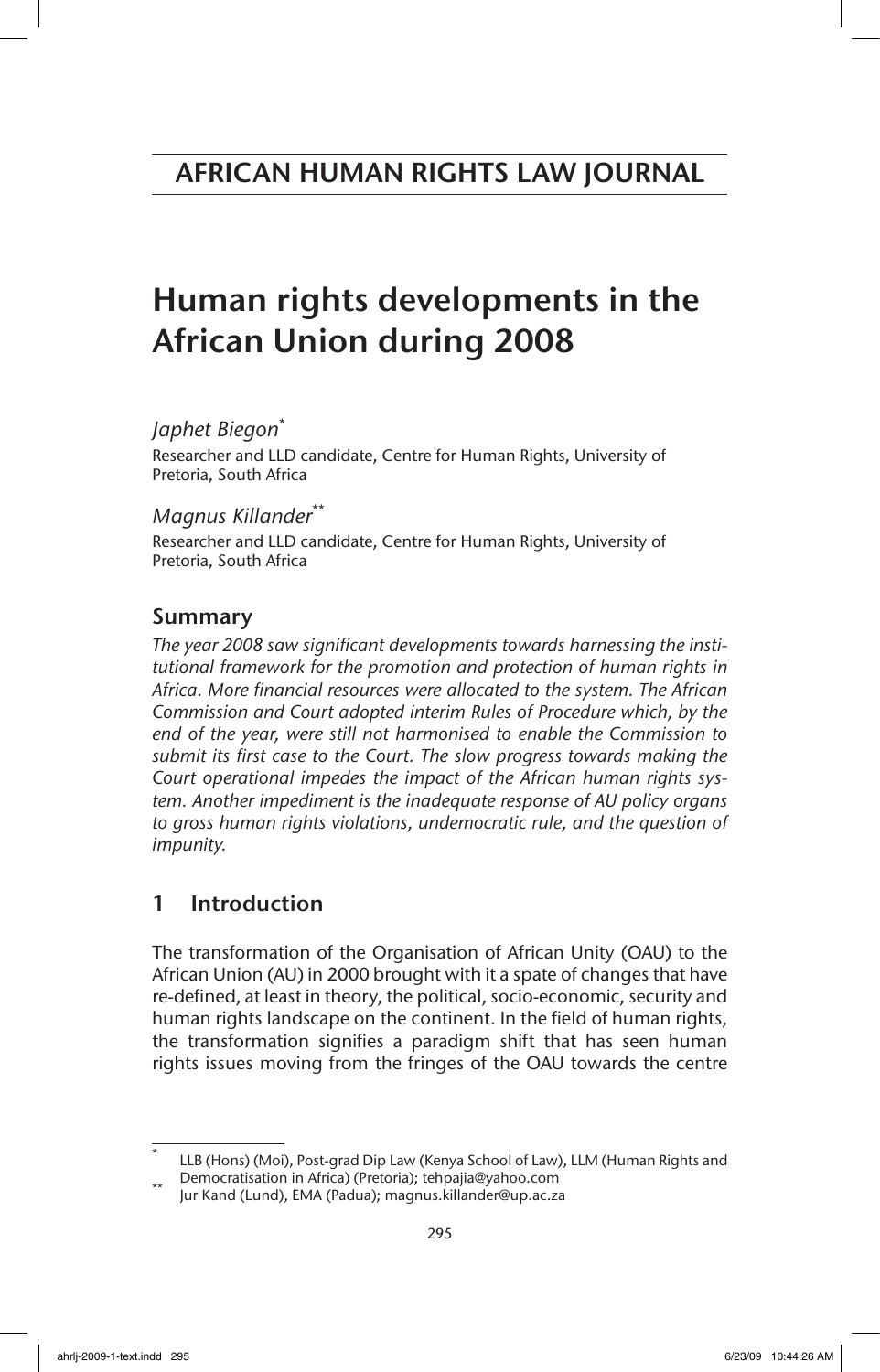of the AU. Despite this shift, however, developments in the promotion and protection of human rights in the continent are modest, seeing progress juxtaposed with retrogression. Recent developments within the African regional human rights system (African system) reveal this pattern.

This note reviews these developments. It covers the period January 2008 to December 2008. The focus is on the main human rights treaty bodies that compose the African system's supervisory mechanism: the African Commission on Human and Peoples' Rights (African Commission) and the African Court on Human and Peoples' Rights (African Court). The note also covers developments with regard to the African Committee of Experts on the Rights and Welfare of the Child (African Children's Committee) and the main AU organs.

# 2 The African Commission on Human and Peoples' Rights

In existence now for 20 years, the African Commission remains the only fully operational human rights treaty body within the African system. In 2008, the African Commission held two ordinary sessions and two extraordinary sessions.<sup>1</sup> As usual, the ordinary sessions were preceded by the NGO forum. Significant developments emanating from these sessions and during the inter-session period are highlighted below.

# 2.1 Budget

A chronic problem that has impeded the African Commission's efficiency in conducting its mandate is the lack of adequate financial and human resources. Knowing too well that he who pays the piper calls the tune, the AU (and initially the OAU) has not been keen to financially empower the African Commission. In the words of Viljoen:<sup>2</sup>

[The] AU's schizophrenic attitude of praising the Commission for its accomplishments, yet starving it of resources, suggests that the AU does not wish to see the Commission become more effective and forceful.

As a consequence of its financial incapacitation, the African Commission has long relied on external donors to finance some of its activities;<sup>3</sup>

<sup>&</sup>lt;sup>1</sup> The 43rd ordinary session was held in Ezulwini, Swaziland, in May and the 44th ordinary session in Abuja, Nigeria, in November 2008. The 4th and 5th extraordinary sessions were held in Banjul, The Gambia, in February and July 2008.

<sup>2</sup> F Viljoen *International human rights law in Africa* (2007) 416.

The African Commission has established a practice of acknowledging its external funders in its activity reports. Some of these funders include the Danish Institute for Human Rights, Rights and Democracy (a Canadian-based NGO) and the Danish International Development Agency (DANIDA).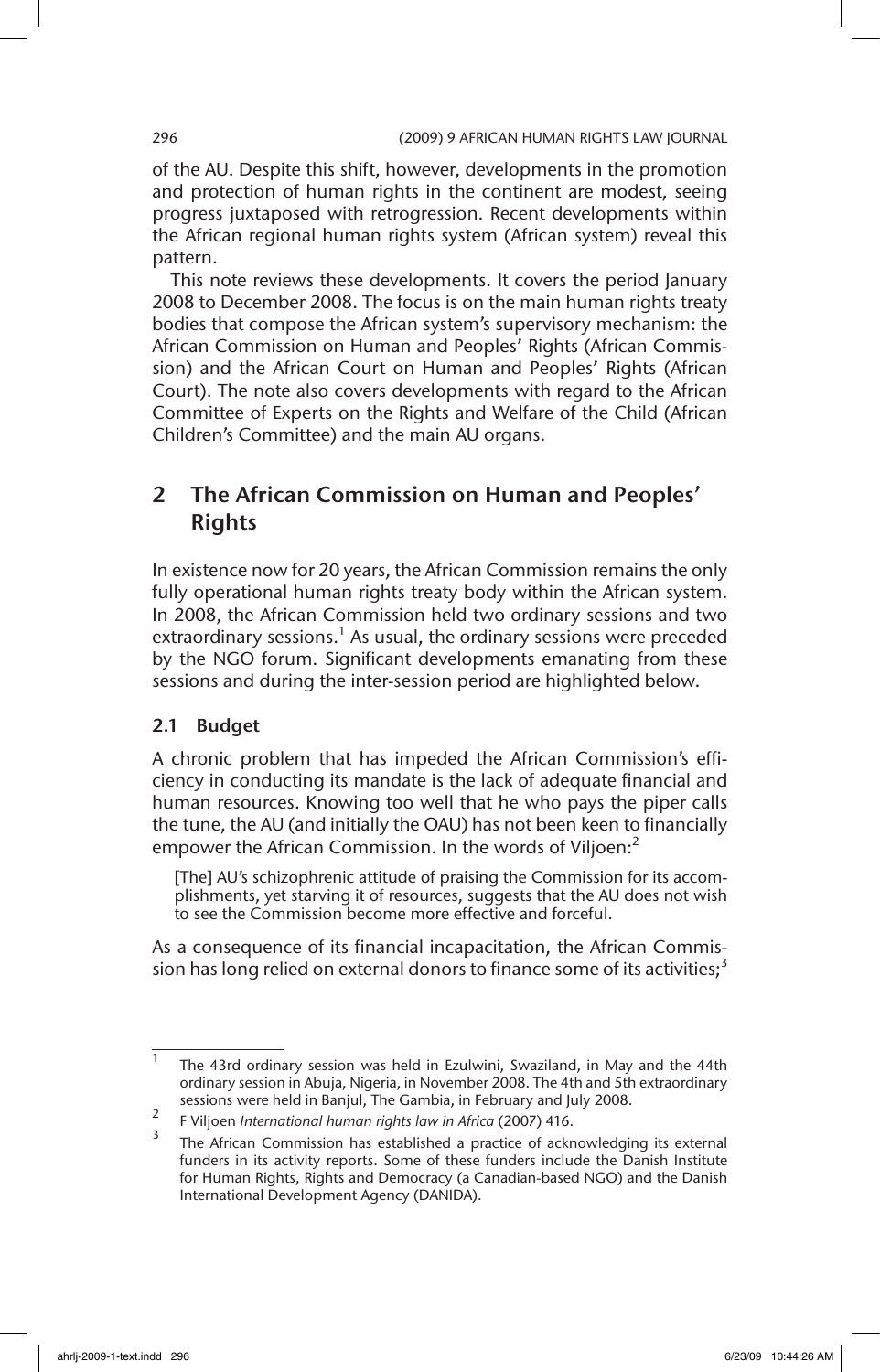a reliance that has opened the Commission to the criticism that it is subject to external manipulation.<sup>4</sup>

The financial position of the African Commission, however, changed for the better in January 2008 after it presented and defended, for the first time, its proposed budget for the 2008 fiscal year before the relevant AU policy organs.<sup>5</sup> In supporting its case for increased resources, the Commission cited three reasons: the need to facilitate the effective implementation of its mandate; the need to remove the Commission's reliance on donor funding; and the need to ensure that the Commission is seen as independent.<sup>6</sup> Consequently, US\$ 6 million was approved for the activities of the African Commission in the year 2008, marking a huge leap forward from the US\$ 1,2 million allocated to it in 2007.<sup>7</sup> An important effect of the new dispensation is that activities such as missions can now be approved by the Chairperson of the Commission 'subject to the availability of funds as advised by the Secretary' rather than by the AU Commissioner for Political Affairs, as was previously the case.<sup>8</sup> This arrangement brings a greater sense of the Commission's autonomy over finances allocated to it. The fact that the Commission was able to hold two extraordinary sessions in 2008 is another visible outcome of the increased funding.

While the increase in funding for the African Commission is lauded, the financial allocation, however, does not yet reflect the fact that the Commission is the only fully-operational human rights treaty body in the region. The African Court receives a higher financial allocation despite of its limited mandate as compared to that of the African Commission. Arguably, the African Court, being in its infancy stage, requires more funds to facilitate its establishment and full operation. However, if this argument is to hold, then the African Children's Committee, equally in its infancy stage, should receive more funding than it currently does. In essence, in the absence of an official public record

Zimbabwe, eg, in response to the resolution on the human rights situation in Zimbabwe, adopted at the Commission's 38th ordinary session in 2005, stated as follows: 'The resolution of ACHPR is an improper reproduction of the Amnesty International resolution ... This brings to question the relationship of the ACHPR with Western NGOs, more particularly those based in Europe, like Amnesty International, which use their financial contributions to the ACHPR budget to unduly influence ACHPR decisions in pursuit of the agendas of Western countries to effect regime change in Zimbabwe. It follows therefore that the funding of the ACHPR by donors and influential NGOs should be brought under close scrutiny of the Executive Council. Failure to act could further compromise the mandate, the independence and the integrity of the ACHPR.' See response by the government of the Republic of Zimbabwe to the resolution on the human rights situation in Zimbabwe, African Commission's 20th Activity Report, EX CL/279 (IX) annex III, 106.

<sup>5</sup> Before January 2008, the budget allocation from the AU to the African Commission was subsumed under that of the AU Commission's Political Affairs Department.

 $\frac{6}{7}$  23rd & 24th Activity Report para 39.

<sup>&</sup>lt;sup>2</sup> 23rd Activity Report para 113; 24th Activity Report para 246.

<sup>24</sup>th Activity Report para 234(vi).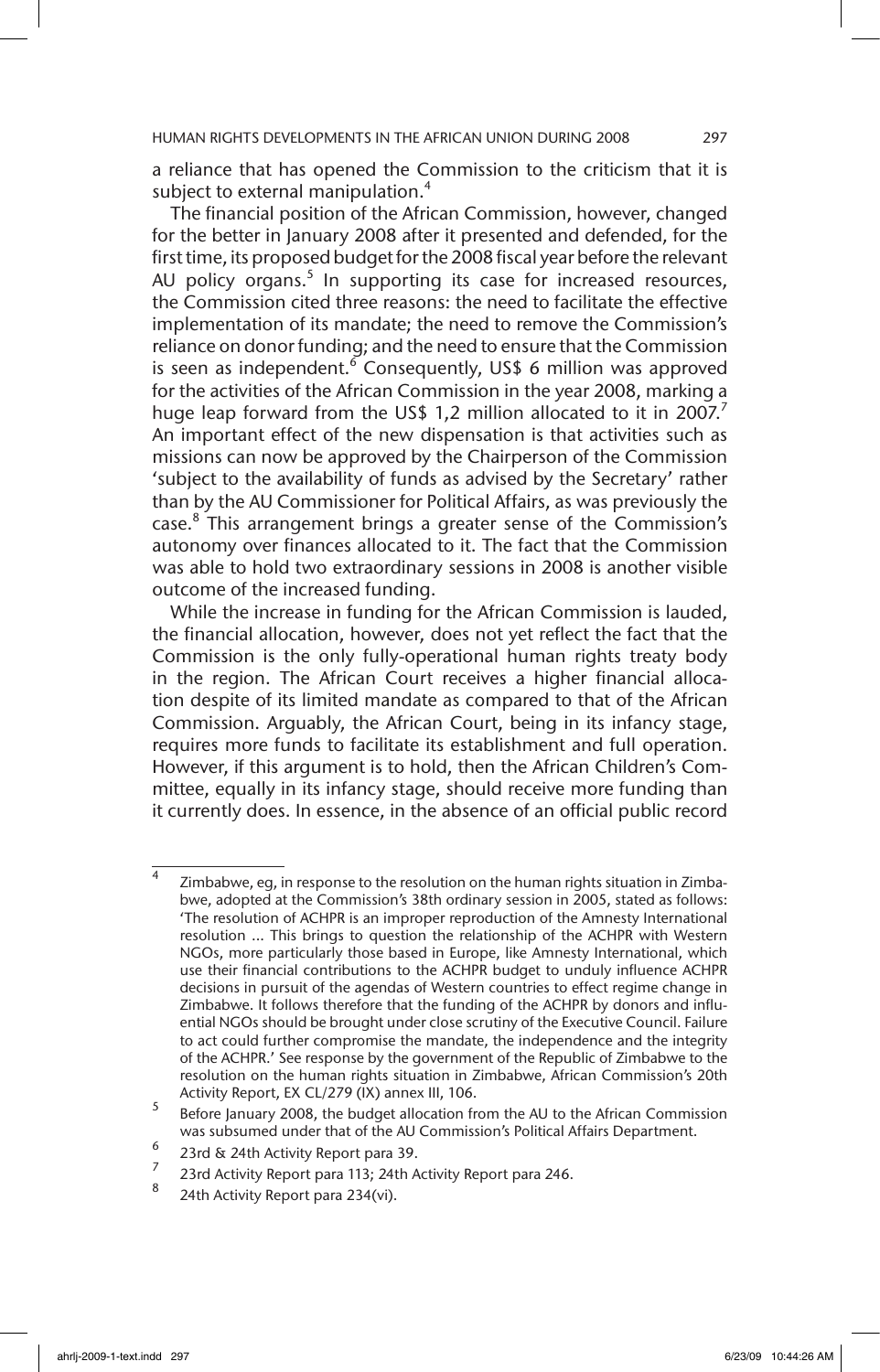outlining the criteria for allocating finances to the three human rights supervisory mechanisms, much is left to speculation.

# 2.2 Rules of Procedure

Although calls for the revision of the Rules of Procedure of the African Commission date back several years, it is only with the recent creation of the African Court that the necessity of these calls became clear and urgent. Thus, in May 2005 the Commission established the Working Group on Specific Issues Relevant to the Work of the African Commission.<sup>9</sup> Its mandate included the revision of the Commission's 1995 Rules of Procedure. Following a series of meetings, the Working Group finalised its consideration of the new draft Rules of Procedure in July 2008. The interim Rules of Procedure were adopted by the Commission in November 2008.

The interim Rules embody some improvements from its current Rules of Procedure. For instance, the interim Rules provide for increased transparency with regard to the Commission's work in providing for the publication of non-confidential information on its website.<sup>10</sup> Rule 66(1) states that '… official documents of the Commission and its subsidiary mechanisms shall be documents for general distribution unless the Commission decides otherwise'. However, rule 66(2) provides that '[u]pon their adoption by the Commission, reports shall be published in accordance with article 59(2) of the Charter'. This appears to require the decision of the AU Assembly before the publication of any reports, despite article 59(2) only being applicable to individual communications.

A useful feature of the Commission's work has been that it sometimes holds sessions outside its headquarters in Banjul. The Commission has always used this opportunity to engage the host country in a 'constructive dialogue' on human rights issues. Rule 30(5) of the interim Rules, however, stipulates that such sessions may not be held in a state under any sanction of the AU or which is in arrears with its reports to the Commission in terms of article 62 of the Charter. This rule will unnecessarily reduce the potential impact of the Commission by drastically reducing the number of potential hosts.

With regard to the relationship between the African Commission and the African Court, the interim Rules note that the Commission shall refer a case against a state party to the Court Protocol to the Court if the state does not comply with the Commission's recommendations.<sup>11</sup>

 $\overline{9}$  See Resolution on the Creation of a Working Group on Specific Issues Relevant to the Work of the African Commission on Human and Peoples' Rights, ACHPR/Res 77 (XXXVII)05.

<sup>10</sup> Rules 18(i), (j), 39(3), 40(1), 66(3), (4), 80(4) & 113(5). See also rules 62(2) & 63(1).

 $^{11}$  Rule 119.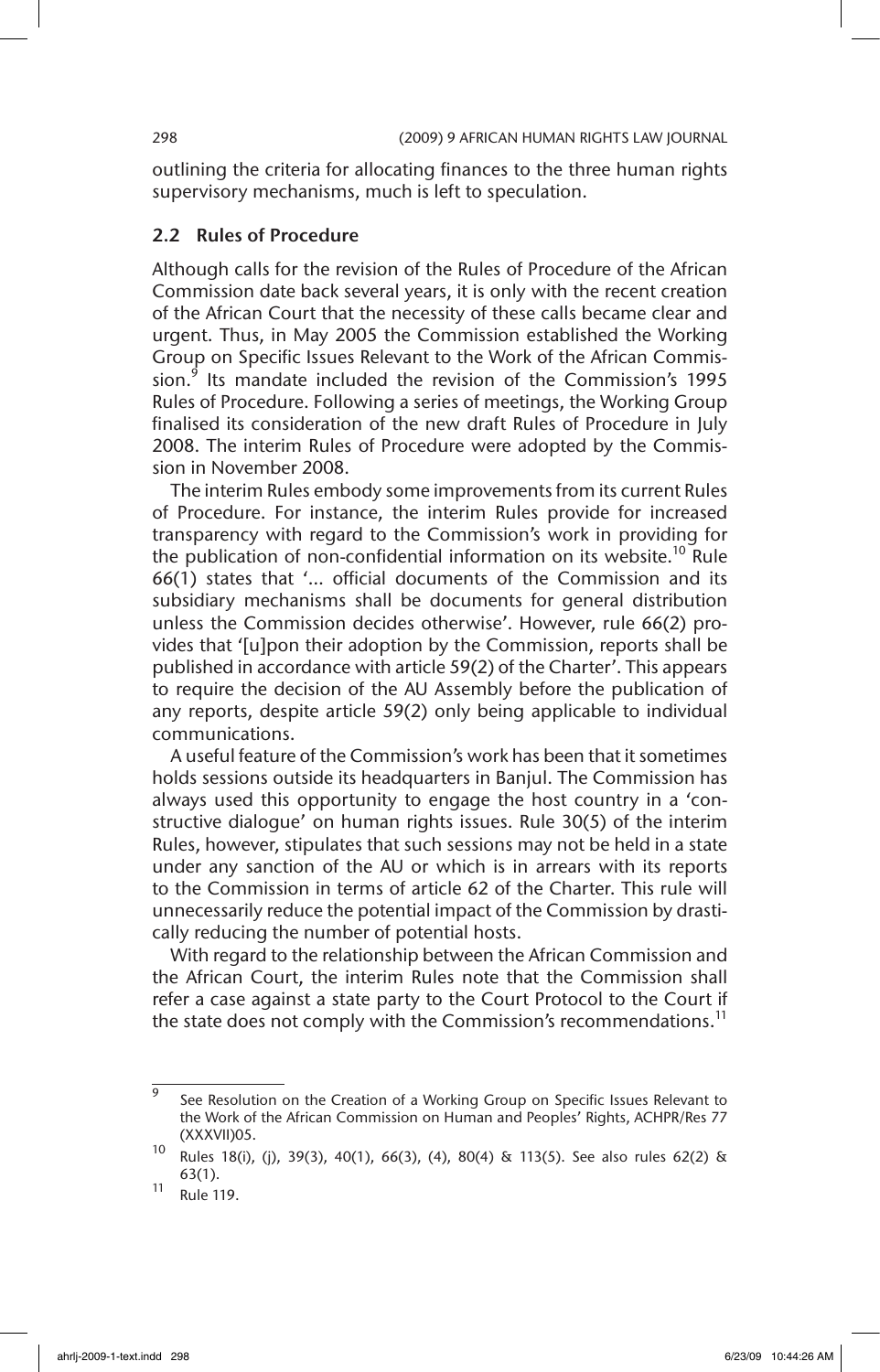The state has up to a year to show its compliance.<sup>12</sup> In cases of serious and massive violations, the Commission may refer the case directly to the Court.<sup>13</sup> When the Commission refers a case, it will inform the parties and 'invite the complainant to pursue the case and make representations before the Court'.<sup>14</sup>

Co-operation with other AU organs is important. The interim Rules thus provide that the Commission shall 'establish formal relations of co-operation … with all African Union organs, institutions and programmes that have a human rights element in their mandate'.<sup>15</sup> If put into practice efficiently, the co-operation envisaged in the interim Rules will have the effect of instilling a sense of co-ordination and synergy within the African human rights system.

It is suggested that when the Rules of Procedure have been finalised, the Working Group on Specific Issues should turn its focus on its other mandates. In particular, it should, in fulfilling its mandate, give attention to the establishment of a mechanism for following up the decisions and recommendations of the Commission. The lack of such a follow-up mechanism is largely responsible for the scepticism that surrounds the impact of the Commission and it being described as weak and ineffectual.<sup>16</sup>

### 2.3 State reporting

The examination of state party reports constitutes a core component of the promotional mandate of the African Commission. Thus, at each of its ordinary sessions, the Commission examines a number of state reports. As such, the periodic reports of the Sudan and Tanzania were examined at the 43rd session.<sup>17</sup> Consideration of the periodic report of the Democratic Republic of the Congo (DRC), which had been scheduled to take place at the same session, was abandoned when the state representatives failed to attend the session.<sup>18</sup> At the 44th session, only the periodic report of the host country, Nigeria, was considered.<sup>19</sup> The examination of the report of a session's host, as was the case with

 $\overline{12}$  Rule 115.

Rule 119(4). Such cases may also be referred to the Court by the African Commission on its own initiative without any communication having been received; compare rule 124(2).

 $14$  Rule 124(1). The role of the African Commission before the Court is described as *amicus curia* though the Commission seems to have misunderstood this concept in that it provides that Commission shall submit pleadings, motions, etc before the Court; compare rule 115.

 $\frac{15}{16}$  Rule 126(1).

<sup>16</sup> See H Steiner *et al* (eds) *International human rights in context: Law, politics, morals* (2008) 1062.

 $\frac{17}{18}$  23rd-24th Activity Report para 21.<br>
23rd-24th Activity Report para 22.

 $^{16}$  23rd-24th Activity Report para 22.

<sup>25</sup>th Activity Report para 106.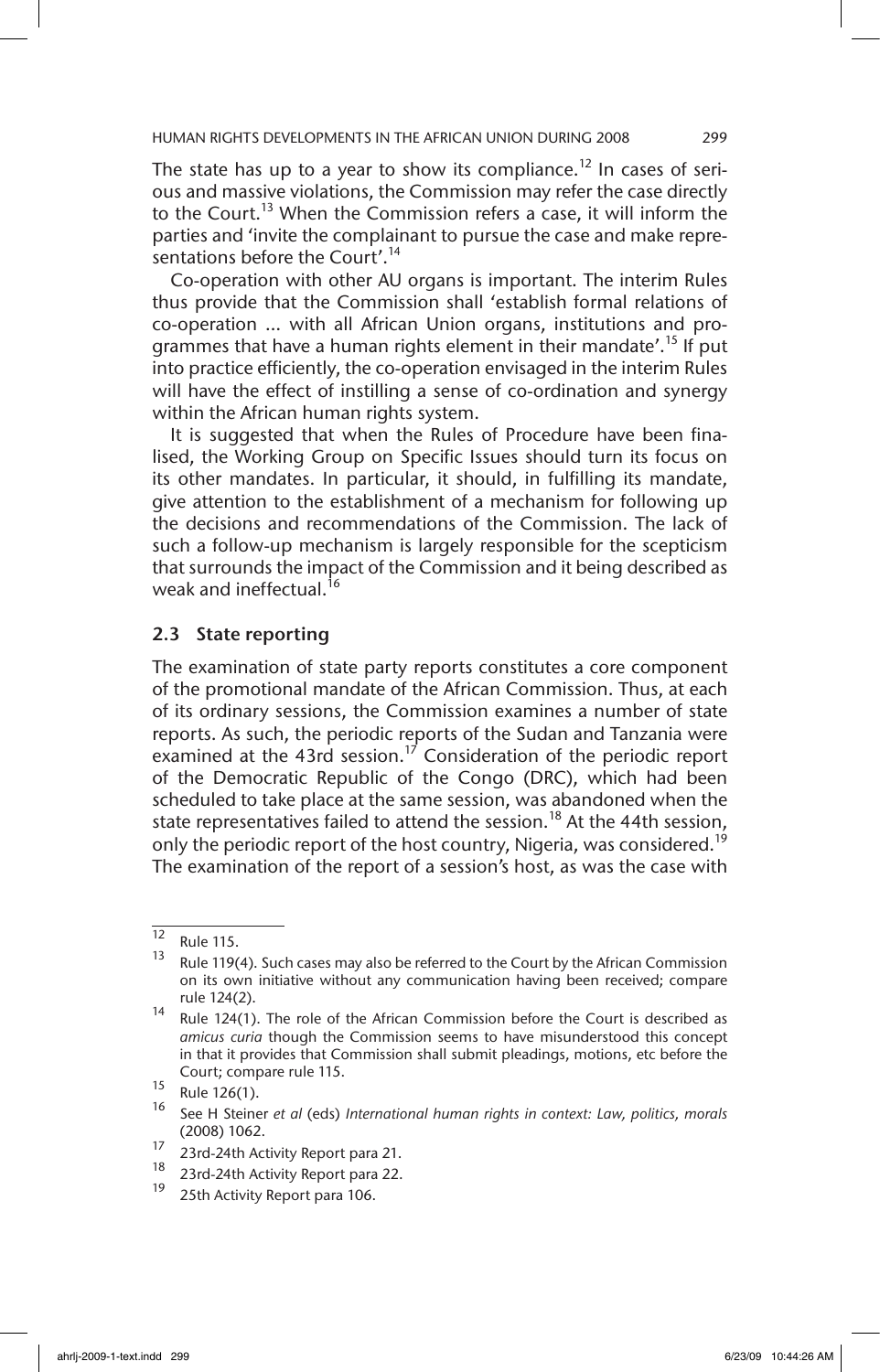respect to Nigeria, is a practice that should be encouraged. Such a practice would have the effect of increasing the visibility of the state reporting procedure amongst the citizens of the host country.

Concluding observations on the Tanzanian and Nigerian reports were adopted in the sessions at which these reports were considered.<sup>20</sup> Due to time constraints, however, concluding observations on the report of Sudan were not adopted at the session at which it was considered.<sup>21</sup> While the adoption of concluding observations is gradually being entrenched, their publicity and dissemination remain minimal at best. The concluding observations adopted in respect of the aforementioned countries were at the time of writing not available on the African Commission's website. The inaccessibility of these concluding observations undermines the efforts of civil society to follow up on the implementation of the African Commission's recommendations by the respective countries.

A chronic problem that continues to face the African Commission's reporting procedure is the high number of member states who are in arrears in the submission of their reports.<sup>22</sup> Ironically, some of the states that have never submitted a report under the African Charter have a relatively better record of reporting under some of the United Nations (UN) treaties. $^{23}$  As such, one would surmise that, save for countries that are emerging from or are in civil conflict, the problem with the non-reporting states lies more in their attitude towards the reporting mechanism under the African Charter than in their capacity to report.

# 2.4 Resolutions

The adoption of resolutions has become an established practice in the sessions of the African Commission. Since its inception, it has adopted more than 100 resolutions on thematic, procedural and countryspecific issues. $^{24}$  Through these resolutions, the African Commission has defined the contents of some of the rights in the African Charter; condemned human rights violations in specific African countries; and addressed administrative and procedural issues pertinent to its work.

 $\frac{20}{23}$  23rd-24th Activity Report para 23.

<sup>23</sup>rd-24th Activity Report para 24.

 $22$  Thirteen state parties to the African Charter have never presented a report to the Commission. The states are Botswana, Comoros, Côte d'Ivoire, Djibouti, Equatorial Guinea, Gabon, Guinea Bissau, Liberia, Malawi, São Tomé and Principe, Sierra Leone and Somalia. See 25th Activity Report para 108.

<sup>23</sup> Eg, all the states that have never submitted a state report to the African Commission, save for Somalia, have submitted at least one report under the Convention on the Rights of the Child (CRC).

<sup>&</sup>lt;sup>24</sup> Press releases by Special Rapporteurs during the inter-session period play an equally important and similar role as resolutions.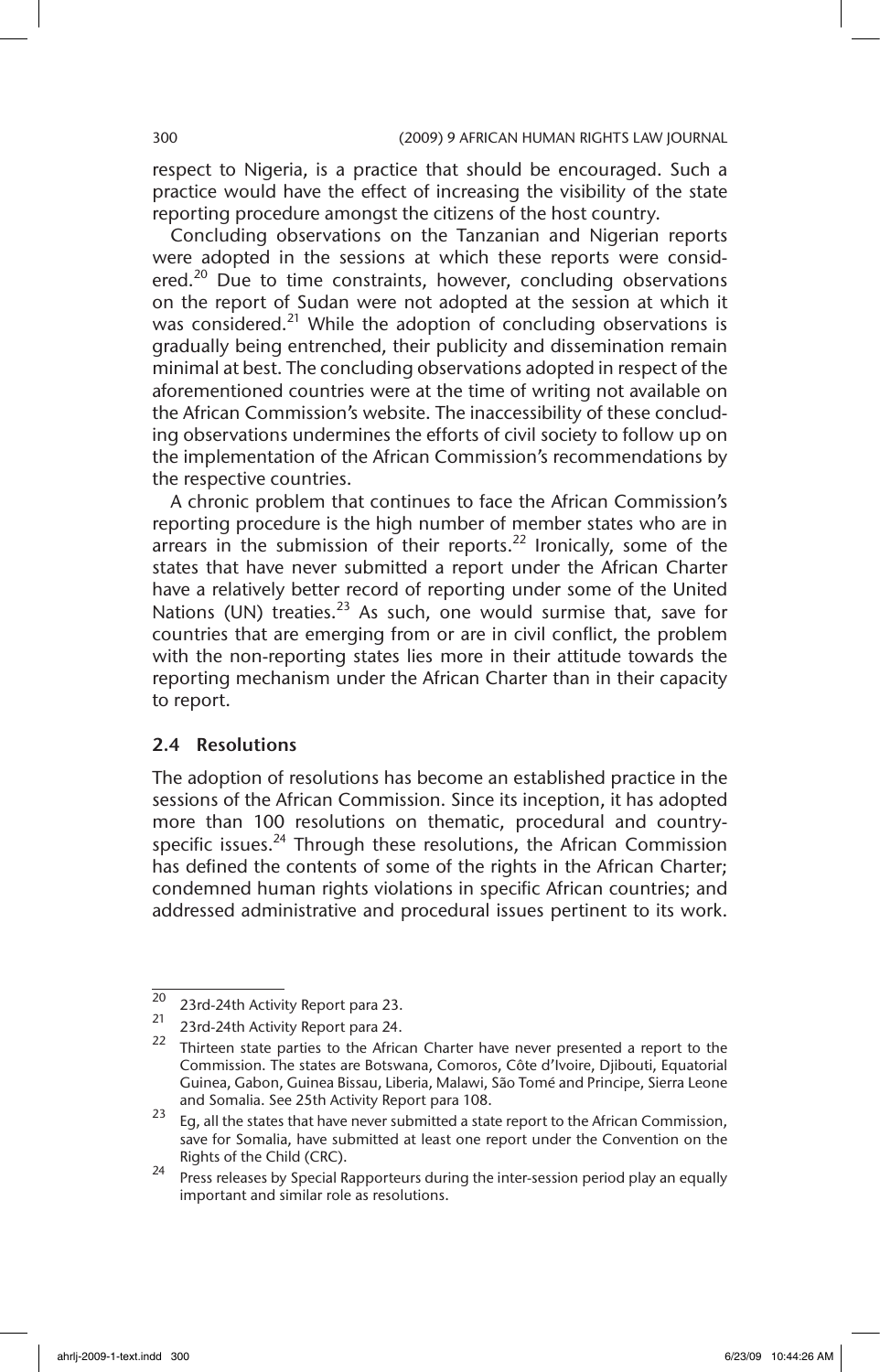The resolutions have also formed a source of advocacy tools for human rights activists on the continent.

The African Commission adopted two resolutions at its 4th extraordinary session,<sup>25</sup> two at its 43rd session,<sup>26</sup> and nine at its 44th session.<sup>27</sup> The Resolution on Elections in Africa, adopted during the Commission's 44th session, deserves some mention here. In this resolution, the Commission deplored 'the emerging trends in establishing governments of national unity, which in certain circumstances legitimise undemocratic elections'. Clearly targeting the formation of governments of national unity in Kenya and Zimbabwe, this resolution would seem to be at variance with the AU position which has encouraged the creation of such governments in these two countries. $^{28}$ The depth of this variance may have been mitigated, however, by the Commission's recommendation in the same resolution that 'where necessary the establishment of a government of national unity must be inclusive and reflective of the election results'. The variance nevertheless speaks of the lack of a harmonised perspective within the AU on topical issues affecting the continent.

#### 2.5 Missions

Members of the African Commission often undertake missions to African countries, either in terms of the Commission's promotional or its protective mandate. On these promotional visits, the Commission seeks to engage the state in question in a constructive dialogue concerning the state's obligations under the African Charter. A mission falling under the Commission's protective mandate is usually in response to specific allegations of human rights violations. Such missions often

 $\overline{25}$  Resolution on the human rights situation in Kenya; and Resolution on the human rights situation in Somalia.

<sup>&</sup>lt;sup>26</sup> Resolution on the human rights situation of migrants in South Africa; and Resolution on the run-off elections in Zimbabwe.

 $27$  Resolution calling on state parties to observe a moratorium on the death penalty; Resolution on the human rights situation in the DRC; Resolution on joint promotional missions; Resolution on the human rights situation in the Republic of The Gambia; Resolution on maternal mortality in Africa; Resolution on the human rights situation in Somalia; Resolution on elections in Africa; Resolution on the human rights and humanitarian situation in Zimbabwe; Resolution on access to health and needed medicines in Africa. See 25th Activity Report para 117. The resolutions are available at http://www.achpr.org/english/\_info/44th\_Com%20Activity.html (accessed 20 March 2009).

<sup>28</sup> The negotiations that led to the creation of a government of national unity in Kenya were done under the auspices of the AU with former UN Secretary-General, Kofi Annan, as the chief mediator. Although Zimbabwe's negotiations for a government of national unity were principally conducted under the auspices of the Southern African Development Community (SADC), it was backed by the AU. Indeed, the then AU Chairperson, President Jakaya Kikwete of Tanzania, attended the ceremony at which the power-sharing pact for Zimbabwe was signed.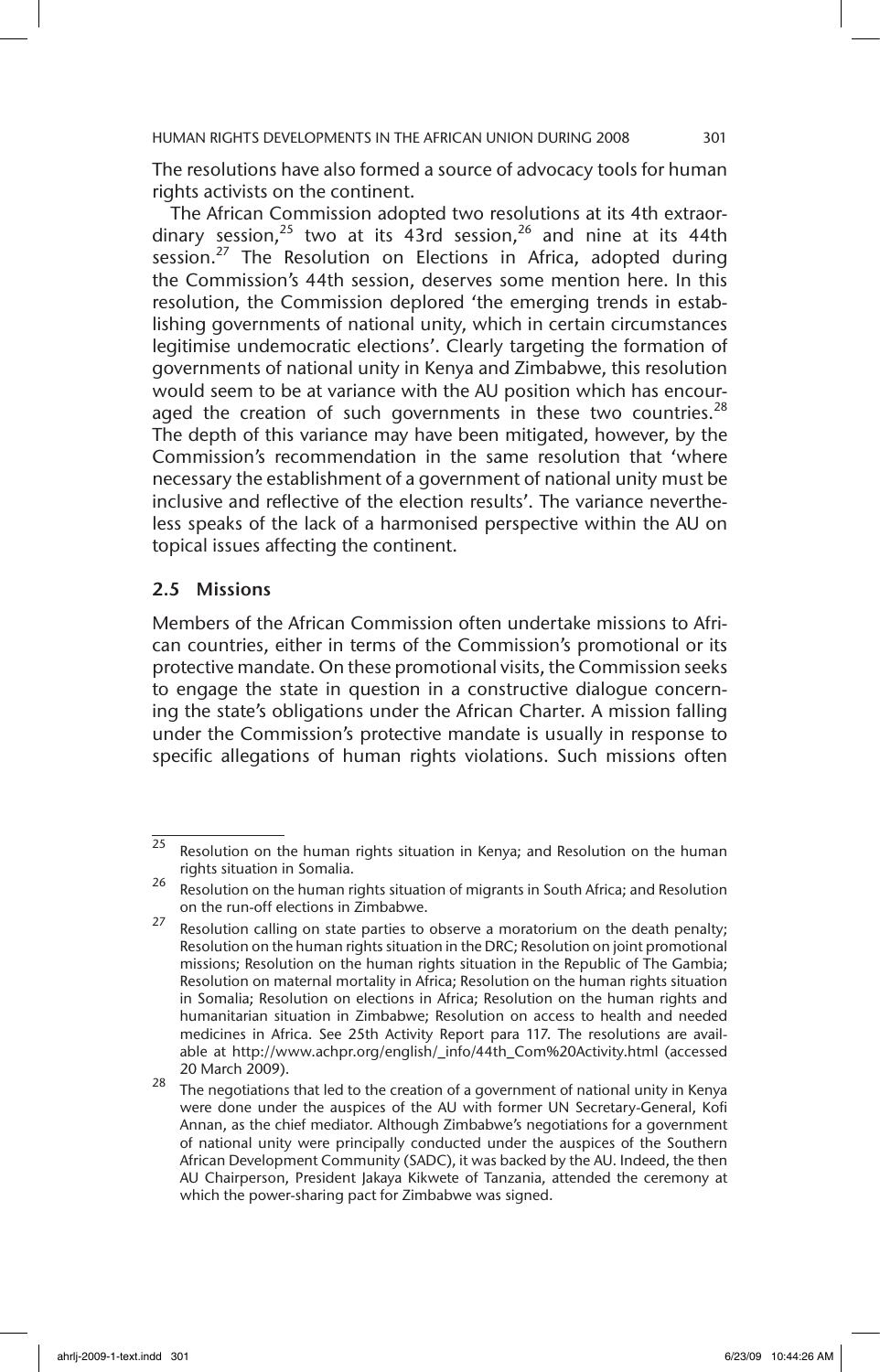take the form of a fact-finding mission and sometimes the mission may be linked to a communication pending before the Commission.<sup>29</sup>

In 2008, promotional missions were undertaken to Libya, Tunisia, Liberia and Togo. $30$  In addition, members of the Commission visited three prisons in Swaziland during its session hosted in that country. A fact-finding mission was undertaken to Botswana in August by the Special Rapporteur on Refugees. The mission sought to investigate the protection regime for refugees, asylum seekers and migrants in light of the increased influx of people from Zimbabwe to Botswana. A significant development in relation to missions involves the mission carried out to Togo by the Special Rapporteur on Human Rights Defenders jointly with her UN counterpart.<sup>31</sup> This was the first mission of its kind conducted jointly between the African Commission and a UN Special Rapporteur.

### 2.6 Communications

The number of communications disposed of by the African Commission in its ordinary sessions has been minimal over the years. Eighty communications were tabled before the Commission at the 43rd session. However, only three cases were decided: *International Human Rights and Development in Africa (IHRDA) v Angola*; *IHRDA and Zimbabwe Lawyers for Human Rights (ZLHR) v Zimbabwe*; and *Mouvement Ivorien des Droits Humains* (*MIDH) v Côte d'Ivoire*. 32 The Commission convened the 5th extraordinary session to address its backlog. However, it only adopted two decisions on admissibility and two on the merits.<sup>33</sup> Three of these decisions were not included in the 25th Activity Report, but 'will be attached to the next Activity Report'.<sup>34</sup> At the 44th session, the Commission decided two cases: *Majuru v Zimbabwe*, discussed

 $29$  It has been the practice of the African Commission to defer action on a communication when it is intending to conduct a mission to a country in respect of which the communication is filed against. See *SOS-Enclaves v Mauritania* (2000) AHRLR 147 (ACHPR 1999); *Malawi African Association & Others v Mauritania* (2000) AHRLR 149 (ACHPR 2000); *Media Rights Agenda & Others v Nigeria* (2000) AHRLR 200 (ACHPR 1998).

<sup>&</sup>lt;sup>30</sup> The Special Rapporteur on Human Rights Defenders and the Special Rapporteur on the Rights of Women undertook promotional missions to Libya and Tunisia in June 2008. The Chairperson of the Commission, the Chairperson of the Robben Island Guidelines follow-up committee and the Special Rapporteur on Prisons undertook a mission to Liberia in September 2008. See 25th Activity Report para 79.

 $\frac{31}{32}$  25th Activity Report para 79(vi).<br> $\frac{32}{32}$  24th Activity Report para 256

 $\frac{32}{33}$  24th Activity Report para 256.

<sup>25</sup>th Activity Report paras 123-124. The report indicates that three cases were decided on the merits. However, the decision on Communication 262/2002, *MIDH v Côte d'Ivoire*, was adopted already at the 43rd session (see 24th Activity Report para 256).

<sup>34</sup> 25th Activity Report para 125. These cases are Communications 302/05, *Maitre Mambeolo v DRC*, 242/01, *Interights & IHRDA v Mauritania* and 262/02, *MIDH v Côte d'Ivoire*.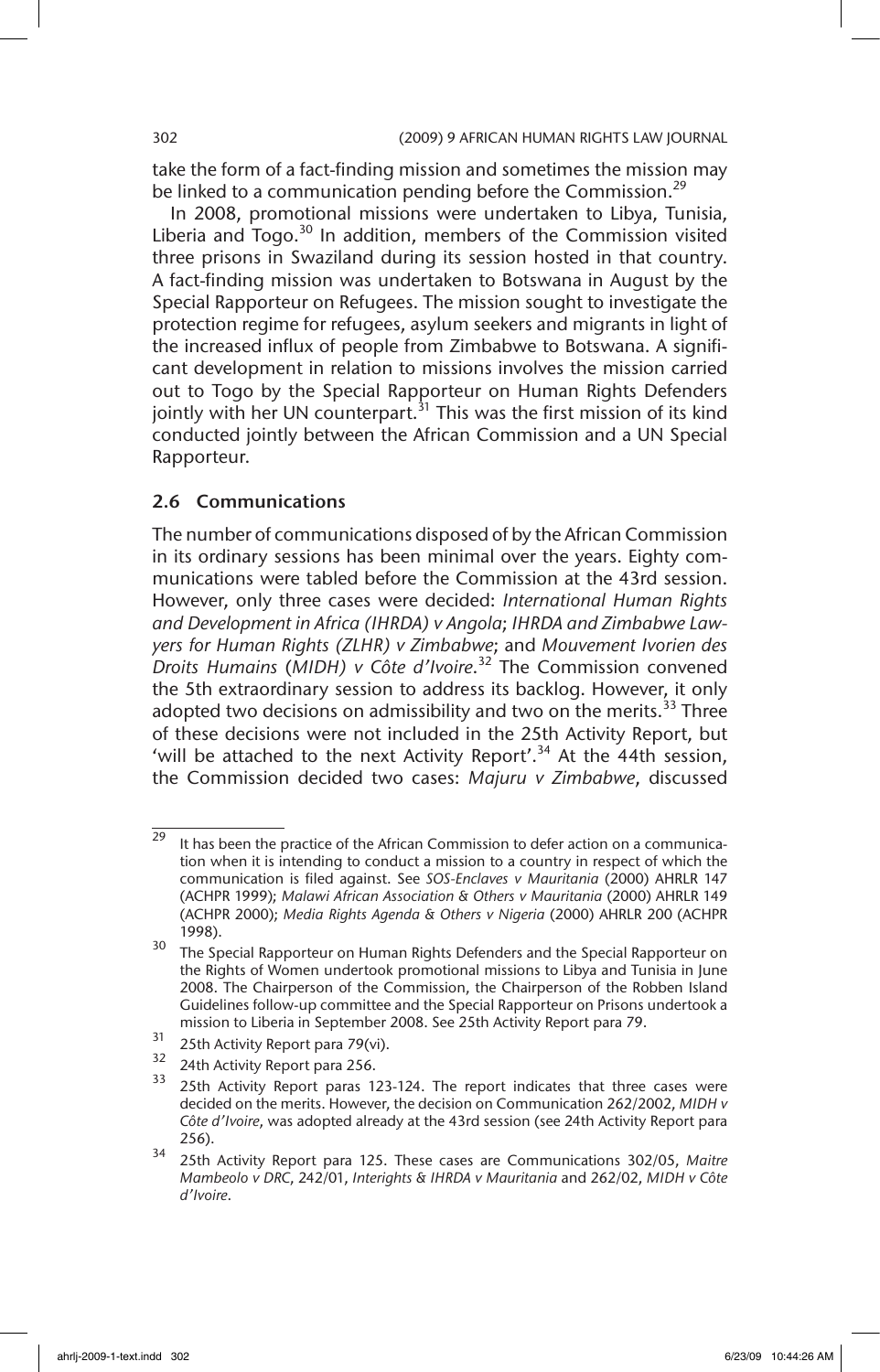below, and *Wetshiokonda v DRC*, where the Commission held that the state party had violated the African Charter. However, the latter case was not included in the 25th Activity Report because 'translation and harmonisation ... [are] still pending'.<sup>35</sup> The African Commission thus finalised nine cases in 2008 of which five had been published at the time of writing.

In IHRDA v Angola,<sup>36</sup> the complainants, who were mine workers in Angola, were arrested and deported as part of a government campaign of expelling foreigners from the country. In finding Angola in violation of the African Charter, the Commission noted that, whereas states may deny entry to or withdraw residence permits from non-nationals, the affected individuals should be allowed to challenge the order to expel them before competent authorities, or to have their cases reviewed. The Commission reiterated its position that the mass expulsion of non-nationals is unacceptable. With regard to individual redress, the Commission only recommended the government to take the necessary measures to redress the violations. However, the Commission recommended several measures aimed at making the Angolan policy on the treatment of non-nationals human rights-compliant. The government was requested to report back on the measures it took to implement these recommendations.

In *IHRDA and ZLHR v Zimbabwe*, 37 the African Commission laid down a test for determining a disparaging statement under article 56(3) of the African Charter. The Commission noted that article 56(3) must be interpreted bearing in mind article 9(2) of the African Charter, which provides for freedom of expression. The test was stated thus:

In determining whether a certain remark is disparaging or insulting and whether it has dampened the integrity of the judiciary, or any other state institution, the Commission has to satisfy itself whether the said remark or language is aimed at unlawfully or intentionally violating the dignity, reputation or integrity of a judicial officer or body and whether it is used in a manner calculated to pollute the minds of the public or any reasonable man to cast aspersions on and weaken public confidence on the institution. The language must be aimed at undermining the integrity and status of the institution and bring it into disrepute.

The test no doubt brings certainty to the question as to what constitutes 'disparaging language' in the context of article 56(3) of the African Charter. Until this test was laid down, the case law on the issue lacked uniformity.<sup>38</sup>

 $\frac{35}{35}$  25th Activity Report para 114.<br> $\frac{36}{36}$  Communication 292/2004 24

 $\frac{36}{37}$  Communication 292/2004, 24th Activity Report.

 $\frac{37}{38}$  Communication 293/2004, 24th Activity Report.

<sup>38</sup> See *Ligue Camerounaise des Droits de l'Homme v Cameroon* (2000) AHRLR 61 (ACHPR 1997); *Ilesanmi v Nigeria* (2005) AHRLR 48 (ACHPR 2005); *Bakweri Land Claims Committee v Cameroon* (2004) AHRLR 43 (ACHPR 2004).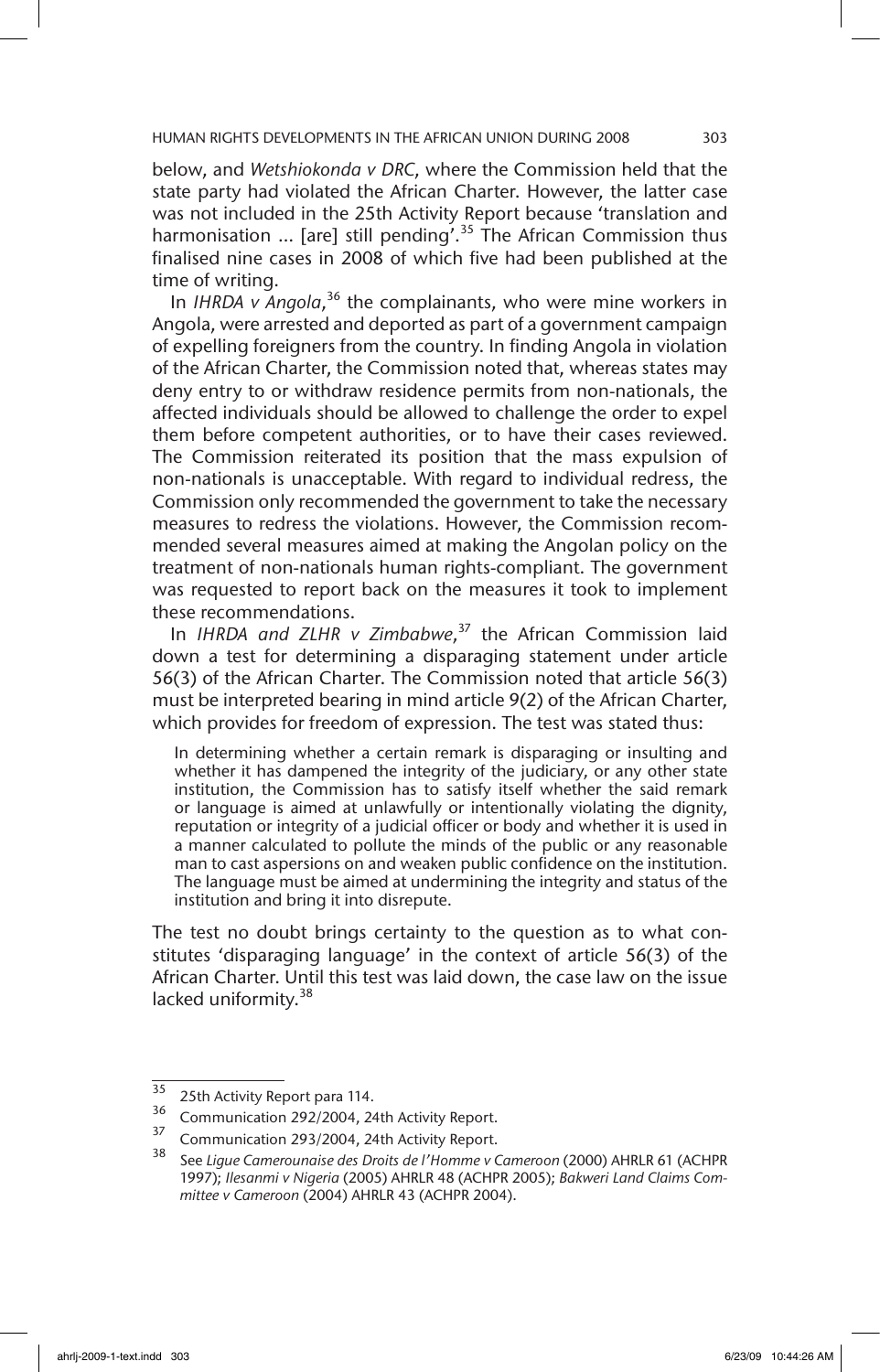#### 304 (2009) 9 AFRICAN HUMAN RIGHTS LAW JOURNAL

In *MIDH v Côte d'Ivoire*, 39 the complainant challenged provisions in the Ivorian Constitution which restricted the right to stand for election and provisions providing for amnesty for those involved in the *coup d'état* of 1999 and the rulers of the military transition period which followed. The Commission found the communication admissible, as the constitutional review process which could have challenged the provisions could only be initiated by the President or members of the National Assembly.40 On the merits, the Commission held that to require that the parents of the President must be Ivorian by birth was unreasonable.<sup>41</sup> The Commission further held that the amnesty violated the African Charter as it prevented victims from seeking redress and encouraged impunity.<sup>42</sup>

In Socio-Economic Rights and Accountability Project v Nigeria,<sup>43</sup> it was alleged by the complainant that the respondent state had failed in its obligations to provide the minimum content of the right to education. The communication was declared inadmissible on the grounds that Nigerian case law showed that socio-economic rights were justiciable in Nigeria and that the complainant had therefore failed to exhaust local remedies.<sup>44</sup> This is a questionable conclusion, not fully supported by the case law cited by the Commission in the decision.<sup>45</sup> Arguably, the Commission could instead have declared the communication inadmissible based on article 56(2) of the African Charter as its vagueness could be seen as making it incompatible with the Charter.

In *Majuru v Zimbabwe*, 46 Mr Majuru alleged that Zimbabwe had violated his human rights, forcing him to flee to South Africa. However, the Commission found that 'there is no concrete evidence to link the complainant's fear to the respondent state'. $47$  He could therefore have exhausted the local remedies, especially because Zimbabwean law does not require that a complainant is physically present in the country to access the courts.<sup>48</sup> The Commission also, for the first time, declared a communication inadmissible due to not having been submitted within a reasonable time. The Commission held that to submit a complaint

 $\frac{39}{39}$  Communication 246/02, 25th Activity Report.

 $^{40}$  Para 49.

 $^{41}$  Para 85.

 $\frac{42}{43}$  Para 98.

 $^{43}$  Communication 300/2005, 25th Activity Report.

 $^{44}$  Para 69.

See S Ibe 'Beyond justiciability: Realising the promise of socio-economic rights in Nigeria' (2007) 7 *African Human Rights Law Journal* 225 241-243. The Commission seemingly in para 66 misquotes one of the Nigerian judgments, *Abacha v Fawehinmi*, to include a statement on the justiciability of socio-economic rights.

<sup>&</sup>lt;sup>46</sup> Communication 308/2005, 25th Activity Report.

 $^{47}$  Para 94.

Para 100.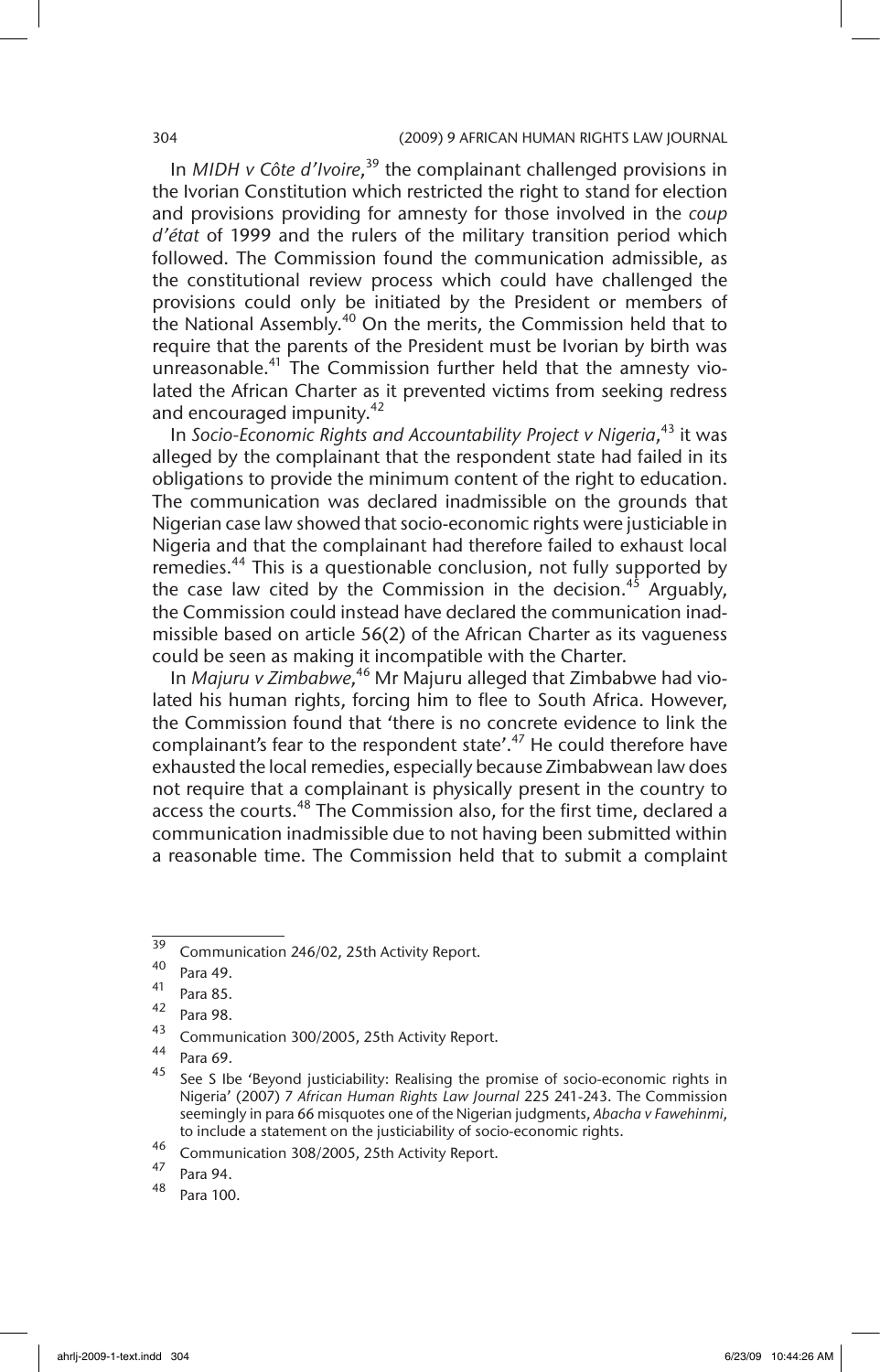almost two years after the alleged violations was unreasonable.<sup>49</sup> As to Mr Majuru's submission that his reason for the late submission of the communication was that he thought the situation in Zimbabwe might improve, the Commission made the following bizarre statement: 'The complainant does not supply the Commission with medical proof to indicate he was suffering from mental problems, he does not indicate what gave him the impression that things might improve in 7imbabwe …'<sup>50</sup>

# 3 The African Court on Human and Peoples' Rights

The African Court, now in its third year, is yet to be fully operational. Primarily charged with the function of complementing the protective mandate of the African Commission, the Court has not entertained even a single case thus far. However, following developments in 2008, the Court is now set to receive its first case.

# 3.1 Election of new judges

The first batch of judges of the African Court was elected on 22 January 2006 at the 6th ordinary session of the Assembly of the AU, held in Khartoum, Sudan. Four of these judges were elected for a period of two years. As such, their term of office came to an end in July 2008. Accordingly, the AU Assembly at its 11th ordinary session re-elected Judges Sophia Akuffo (Ghana) and Bernard Makgabo Ngoepe (South Africa) to six-year terms. Two new judges were elected: Githu Muigai (Kenya) and Joseph Nyamihana Mulenga (Uganda).

Article 14(3) of the African Court Protocol provides that in the election of the judges, the Assembly shall ensure that there is adequate gender representation. It is thus not clear what proportional number of male and female judges will constitute 'adequate gender representation'. While it is clear that the phrase does not mean equal representation since the Court is composed of 11 judges, it is nevertheless submitted that, with only two women currently sitting as judges of the African Court, the gender balance in the composition of the Court is skewed. In contrast, seven of the 11 members of the African Commission are women.

# 3.2 Rules of Procedure

The process of formulating the Rules of Procedure of the African Court commenced in July 2006 at the African Court's first session held in Banjul, The Gambia, in which the Court constituted a committee of judges responsible for preparing a draft of the Rules. Consideration of the

 $^{49}$  Para 110.

As above.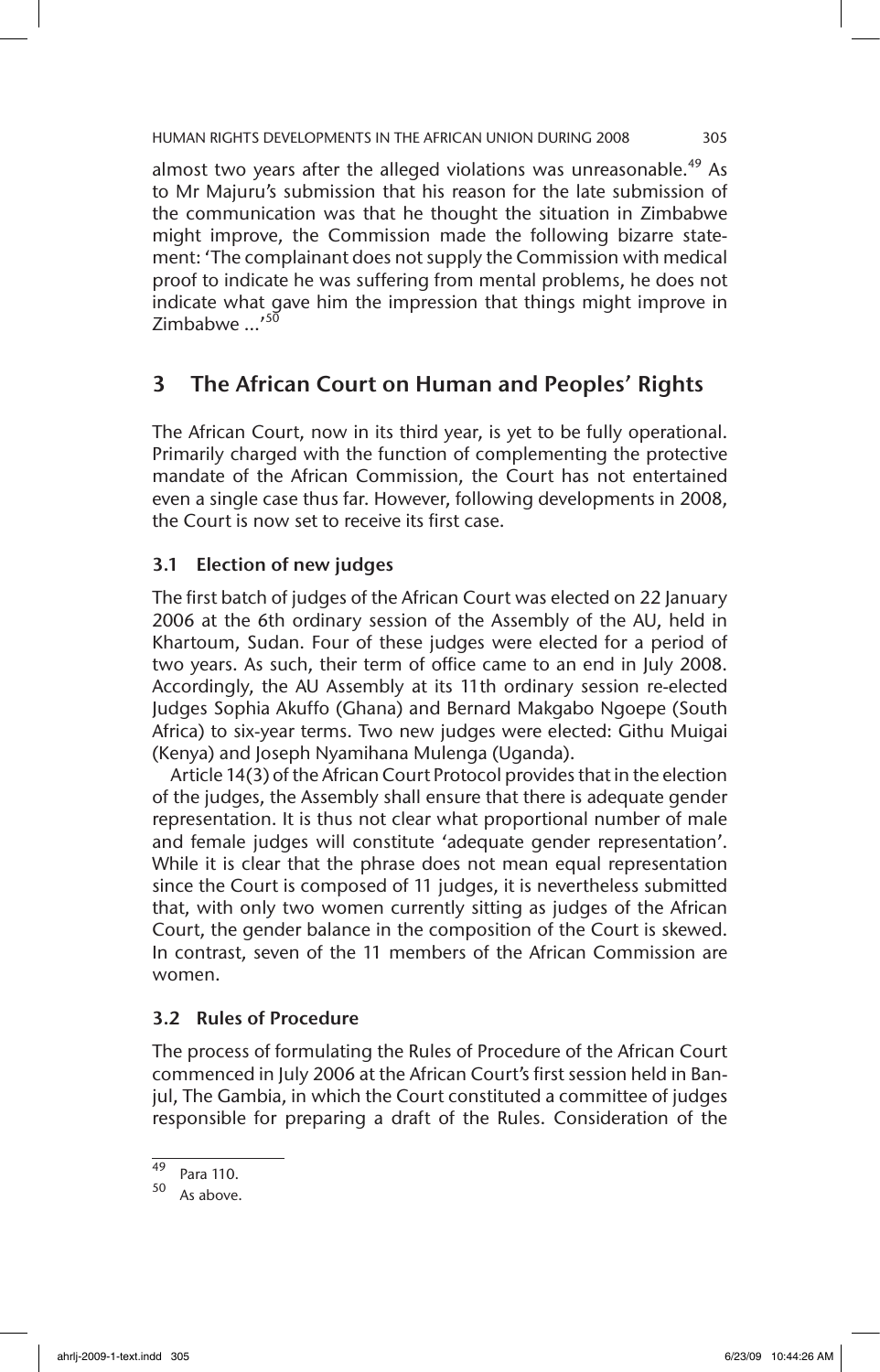draft Rules of Procedure then followed during the third session of the African Court, held in Addis Ababa, Ethiopia, in December 2006. The Court finally published its 'interim' Rules of Procedure in June 2008. It is unclear why it has taken so long to develop rules that to a large extent simply repeat what is already stated in the Protocol establishing the Court. At the time of writing, the African Commission and the African Court were in the process of harmonising their Rules.

With the Court's Rules of Procedure in place, the Court is now set to receive its first case. However, since the Court can neither solicit cases nor act *sua moto*, the challenge falls upon the African Commission, member states, African inter-governmental organisations, non-governmental organisations (NGOs) and individuals to present cases to the Court. It is, however, unlikely that the African Commission will present a case to the Court before its Rules of Procedure are harmonised with that of the Court. Moreover, with only two member states having made a declaration in terms of article 34(6) of the Court Protocol, NGOs and individuals are still limited in their access to the Court.

### 3.3 Merger with the African Court of Justice

An important development in 2008 was the adoption, at the 11th session of the AU Assembly, of the Protocol on the Statute of the African Court of Justice and Human Rights (ACJHR Protocol), which will merge the African Court on Human and Peoples' Rights with the African Court of Justice. The Statute of the African Court of Justice and Human Rights (ACJHR Statute) is annexed to the ACJHR Protocol. The Protocol will enter into force 30 days after the deposit of the instrument of ratification by 15 member states of the AU.

The ACJHR will be the main judicial organ of the AU. The ACJHR Protocol, upon coming into force, shall replace the two Protocols establishing the African Court, on the one hand, and the Court of Justice of the AU on the other. However, the African Court Protocol will remain in force for a transitional period of one year or as the Assembly of the Union may decide, so as to enable it to transfer its prerogatives, assets, rights and obligations to the ACJHR. The ACJHR will have its seat in Arusha, Tanzania, the current seat of the African Court. It will have two sections — a general affairs section and a human rights section — with eight judges each. As such, the full Court will have 16 judges elected from state parties. With the exception of the President and the Vice-President, all the judges of the ACJHR will serve on a part-time basis.

Unfortunately, individuals and NGOs accredited to the AU or its organs may only access the Court in respect of a state party that has made a declaration accepting the jurisdiction of the Court over cases submitted by individuals and NGOs. The restriction which follows from article 34(6) of the African Court Protocol is thus retained and dashes the hopes of human rights activists and NGOs that the new Court, unlike the African Court, would have allowed direct access for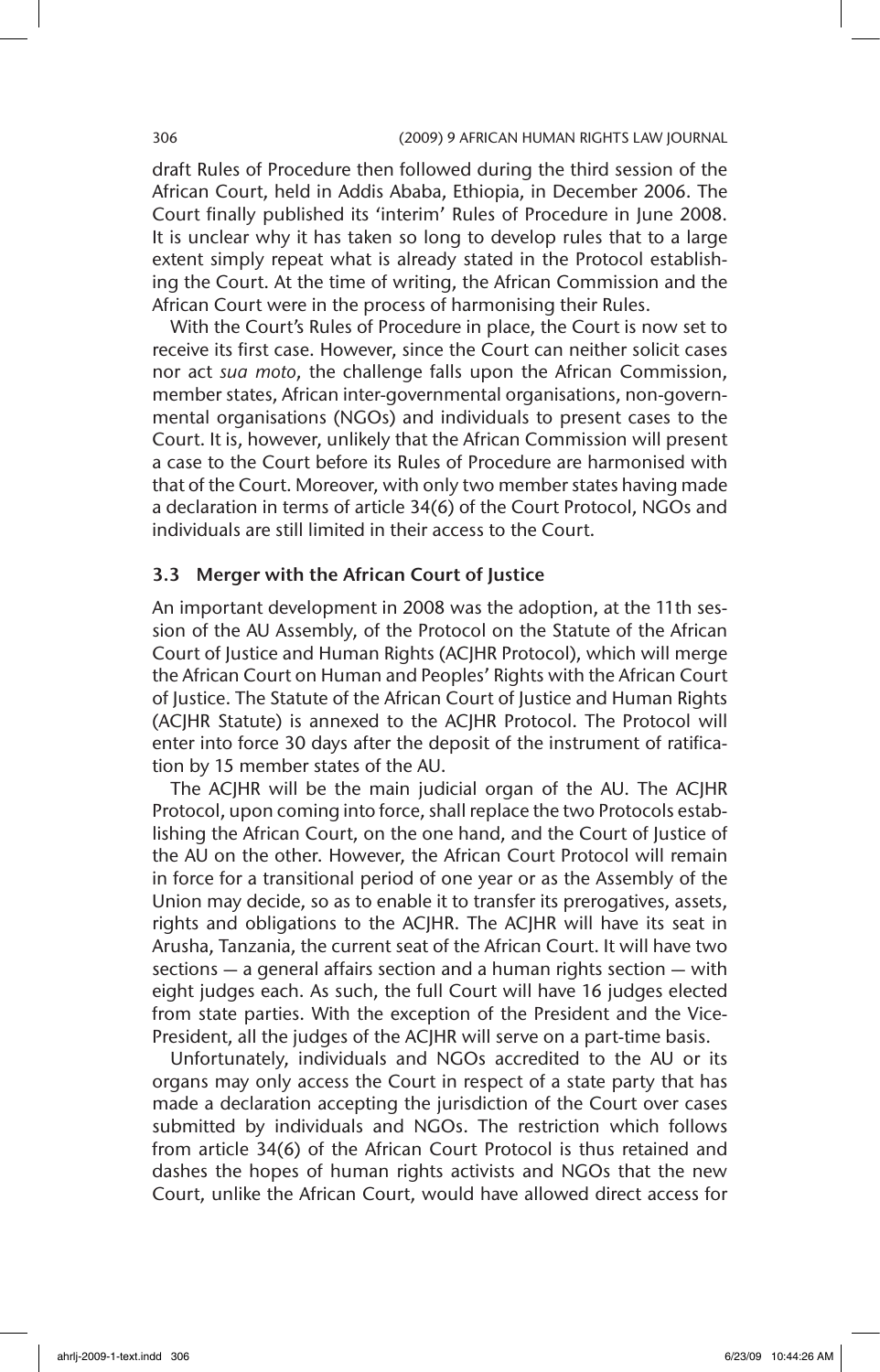individuals and NGOs. This restriction is a clear demonstration that, despite the lofty ideas embodied in the AU Constitutive Act, African states are yet to let go of the cloak of sovereignty and genuinely commit themselves to human rights protection on the continent.

# 4 The African Committee of Experts on the Rights of Welfare of the Child

Since it was established in 2001, the African Children's Committee has very little to show in terms of progress. Some progress was made when the Committee met for its 11th ordinary session in Addis Ababa from 26 to 31 May 2008. For the first time, it discussed state reports submitted to the Committee.<sup>51</sup>

# 5 The African Union's main organs and human rights

The AU Constitutive Act provides extensively for human rights in its Preamble, objectives and founding principles. As such, the AU Constitutive Act is the AU's 'authoritative and overriding normative beacon', guiding 'all its organs towards the accomplishment of human rights in all their activities'.<sup>52</sup> In this regard, human rights issues are increasingly included on the agenda of the Executive Council and the Assembly. AU organs, such as the AU Commission, the Peace and Security Council, the Pan-African Parliament and the Economic, Social and Cultural Council (ECOSOCC) also have a role to play in improving the situation of human rights in Africa. Human rights are also included in the mandate of the African Peer Review Mechanism.

# 5.1 Standard setting

The AU has adopted a large number of treaties and declarations of relevance for human rights. In 2008, one such development relates to the process of developing an AU Convention for the Protection and Assistance of Internally Displaced Persons in Africa. A draft has been prepared and a Special Summit of Heads of State and Government on Refugees, Returnees and Internally Displaced Persons is scheduled to take place in the course of 2009.<sup>53</sup> The African Commission's Special Rapporteur on Refugees, Asylum Seekers, Internally Displaced Persons

 $\overline{51}$  BD Mezmur  $\overline{\text{G}}$  Sloth-Nielsen 'An ice-breaker: State party reports and the 11th session of the African Committee of Experts on the Rights and Welfare of the Child' (2008) 8 *African Human Rights Law Journal* 596 597-598.

 $52$  Viljoen (n 2 above) 180.

Decision on the report on the situation of refugees, returnees and internally displaced persons in Africa, Doc EX CL/460 (XIV), EX CL/Dec.462 (XIV).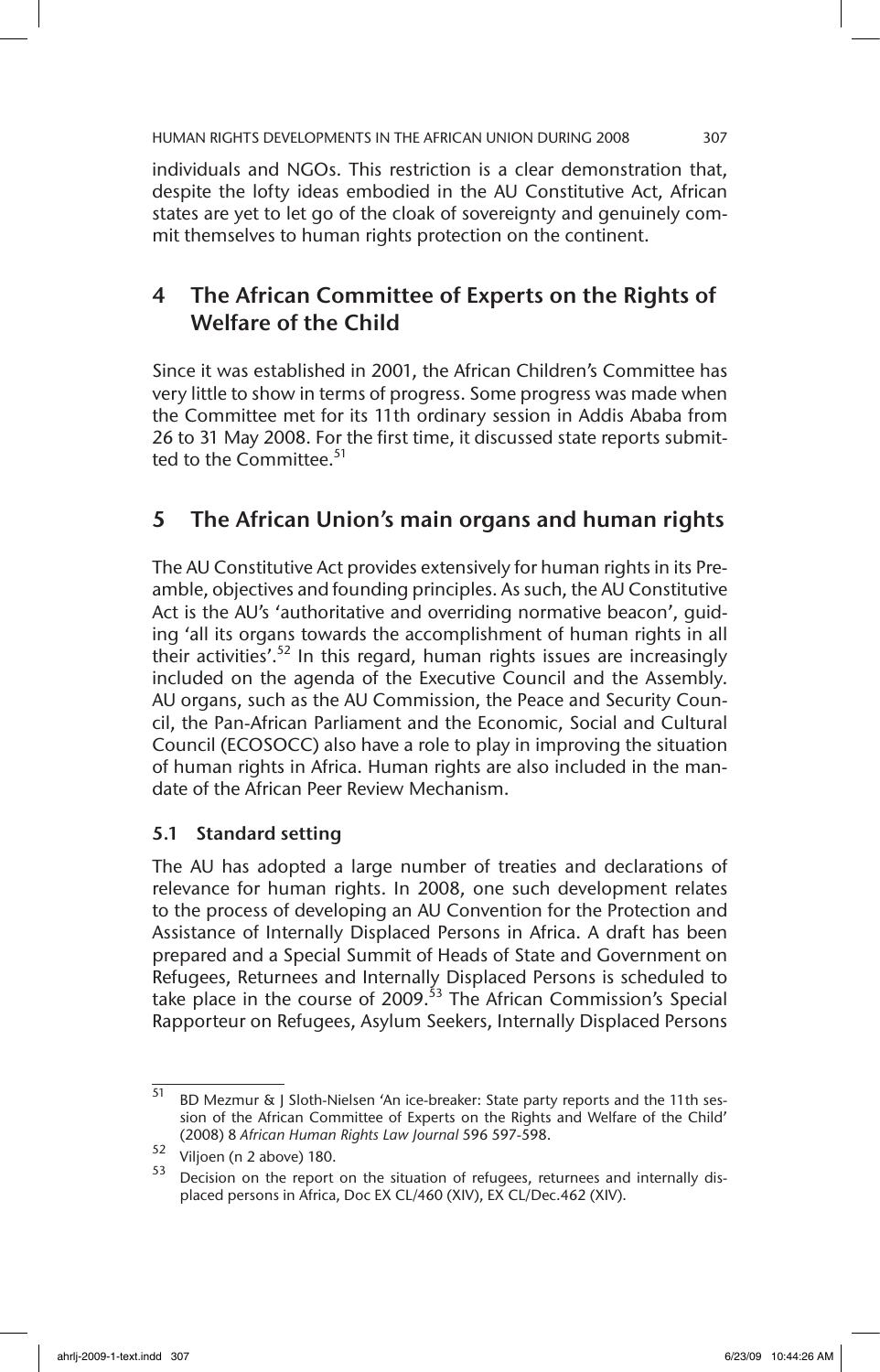and Migrants has participated in the process of drafting the new legal instrument.

Another development in standard setting relates to the process, which is now underway, of establishing a normative framework for the protection of older persons in Africa. In this regard, the mandate of the focal person on older persons of the African Commission includes spearheading the process of developing a Protocol to the African Charter on the Rights of Older Persons in Africa.<sup>54</sup> As part of this process, a consultative meeting on the rights of older persons was held in Mauritius in October 2008.<sup>55</sup>

While arguably the focus should now be on the implementation of existing instruments, the focus on the creation of new instruments will probably continue, as evidenced by the adoption of the Statute of the AU Commission on International Law by the AU Assembly in February 2009.<sup>56</sup> The mandate of the Commission includes 'codification and progressive development of international law on the African continent'.57

# 5.2 Peace and security

The greatest challenge for the AU remains the maintenance of peace and security on the continent. Conflicts in countries such as Burundi, DRC, Somalia and Sudan continue to simmer in varying degrees with grave implications for human rights. Moreover, the post-election violence in Kenya in early 2008 and the xenophobic attacks in South Africa in May 2008 have demonstrated that even those African countries considered bastions of peace are, nevertheless, prone to conflicts accompanied by violations of human rights. Worth noting, the xenophobic attacks in South Africa undermined the spirit of pan-Africanism that underlies the AU. It made a mockery of the determination of Africa's founding fathers to 'promote unity, solidarity, cohesion and co-operation among the peoples of Africa and African states'.<sup>58</sup>

### 5.3 Democracy

The principles of non-interference in the internal affairs of member states and state sovereignty continue to be embedded in the practice of the AU, even in the face of gross human rights violations and the

<sup>54</sup> Resolution on the Establishment and Appointment of a Focal Point on the Rights of Older Persons in Africa, adopted at the 42nd ordinary session of the African Commission, November 2007, http://www.achpr.org (accessed 23 March 2009).

<sup>55</sup> 25th Activity Report para 63(xi).

<sup>56</sup> Decision on the Draft Statute of the African Union Commission on International Law, Assembly/AU/Dec 209 (XII).

<sup>57</sup> *Note verbale* on the election of the members of the African Union Commission on International Law, BC/OLC/42.23/1353.09 vol II.

<sup>58</sup> AU Constitutive Act, Preamble para 1.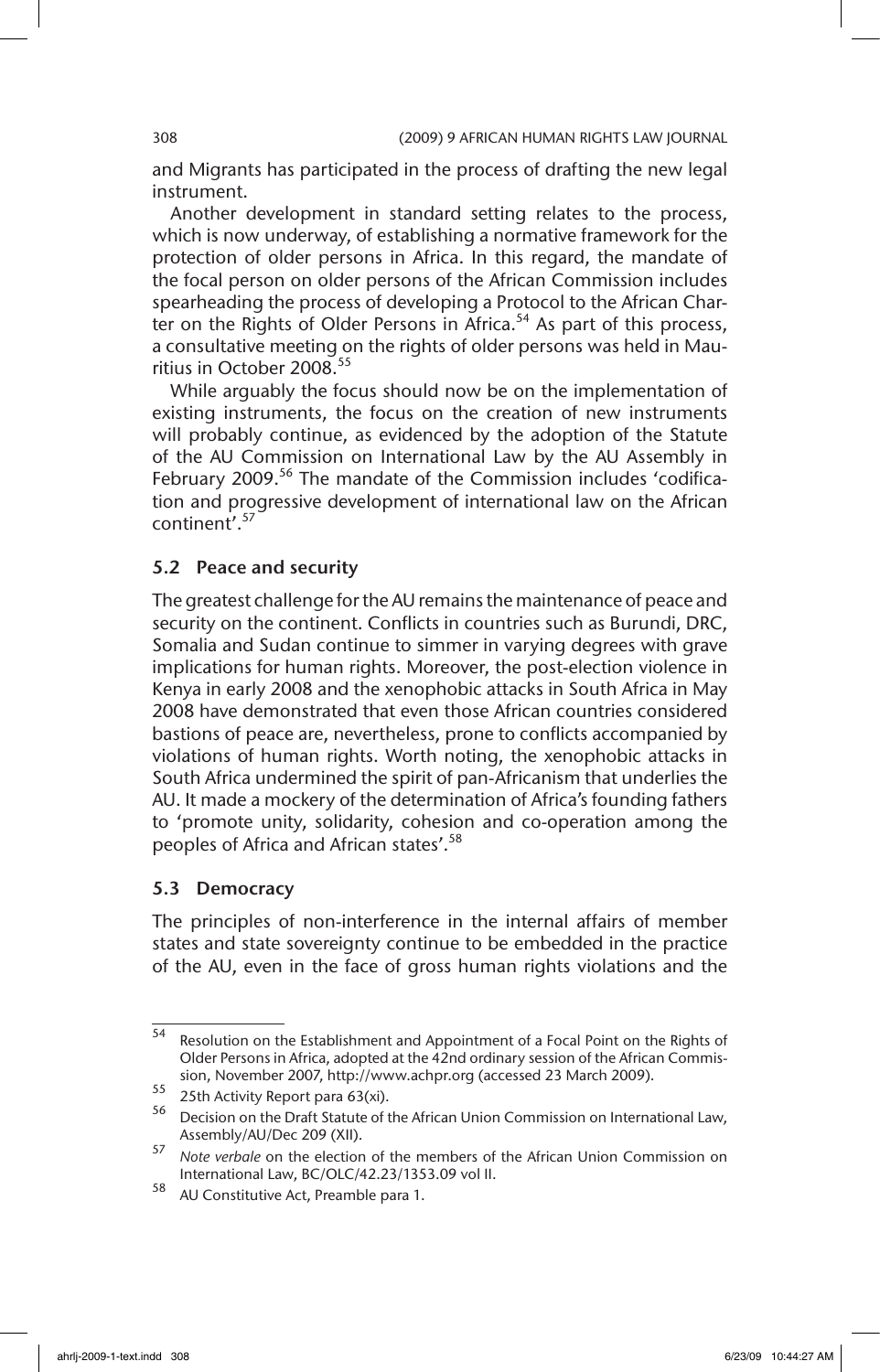collapse of the rule of law. The response of the AU in the wake of the election violence and political stalemate in Kenya and Zimbabwe in 2008 serves to demonstrate this claim. While it was deeply concerned with the spate of violence and loss of life in these two countries,  $59$ the AU Assembly steered away from expressly questioning the alleged manipulation of elections by the incumbent governments. It is worth noting that while the response of the Assembly was muted, the election observer mission to Zimbabwe of the Pan-African Parliament found that the elections were not 'free, fair and credible'.<sup>60</sup>

The lack of a common AU position on Zimbabwe's election is yet another pointer to the lack of a harmonised position on topical issues on the continent. Increasingly, therefore, there is a need to foster coordination and co-operation amongst all institutions within the AU that have a human rights mandate. Some progress was made towards this end in September 2008, when a meeting was held in Burkina Faso to discuss the relationship between the African Commission and other organs of the  $AU$ .<sup>61</sup> In the main, however, there is yet to be a proper framework of co-ordination amongst AU institutions in general and those with a human rights mandate in particular.<sup>62</sup>

#### 5.4 Impunity

In February 2008, a Spanish investigative judge issued an indictment against members of the Rwandan Defence Forces (RDF) on charges including genocide and crimes against humanity.<sup>63</sup> In the same vein, Rose Kabuye, the Rwandan Chief of Protocol, and one of those against whom an arrest warrant had earlier been issued by a French investigative judge, was arrested in Germany in November 2008, and later appeared before a French court.<sup>64</sup>

Clearly enraged by these incidents, the AU established a Commission on the Abuse of the Principle of Universal Jurisdiction. In July 2008, the

<sup>59</sup> See AU Assembly Decision on the Situation in Kenya Following the Presidential Election of 27 December 2007, Assembly/AU/Dec 187(X); and AU Assembly Resolution on Zimbabwe, Assembly/AU/Res.1(XI).

<sup>60</sup> Report of the Pan-African Parliament election observer mission, presidential run-off elections and House of Assembly by-elections, Republic of Zimbabwe, 27 June 2008, PAP/S/RPT/76/08, para 18.1. During 2008, the Pan-African Parliament also undertook election observer missions to Angola, Ghana and Swaziland.

 $^{61}$  25th Activity Report para 64(vi).<br> $^{62}$  See generally K Kindiki 'The Afri

<sup>62</sup> See generally K Kindiki 'The African human rights system: Unnecessary overlaps or useful synergies?' (2006) 12 *East African Journal of Peace and Human Rights* 319.

<sup>63</sup> 'Spanish judge charges Rwanda's current military with genocide' *Associated Press* 6 February 2008 http://www.iht.com/articles/ap/2008/02/06/europe/EU-GEN-Spain-Rwanda.php (accessed 25 March 2009).

<sup>64</sup> C McGreal 'Top Rwandan aide chooses French terror trial' *Guardian* 10 November 2008 http://www.guardian.co.uk/world/2008/nov/10/rwanda-congo-kabuye (accessed 24 March 2009).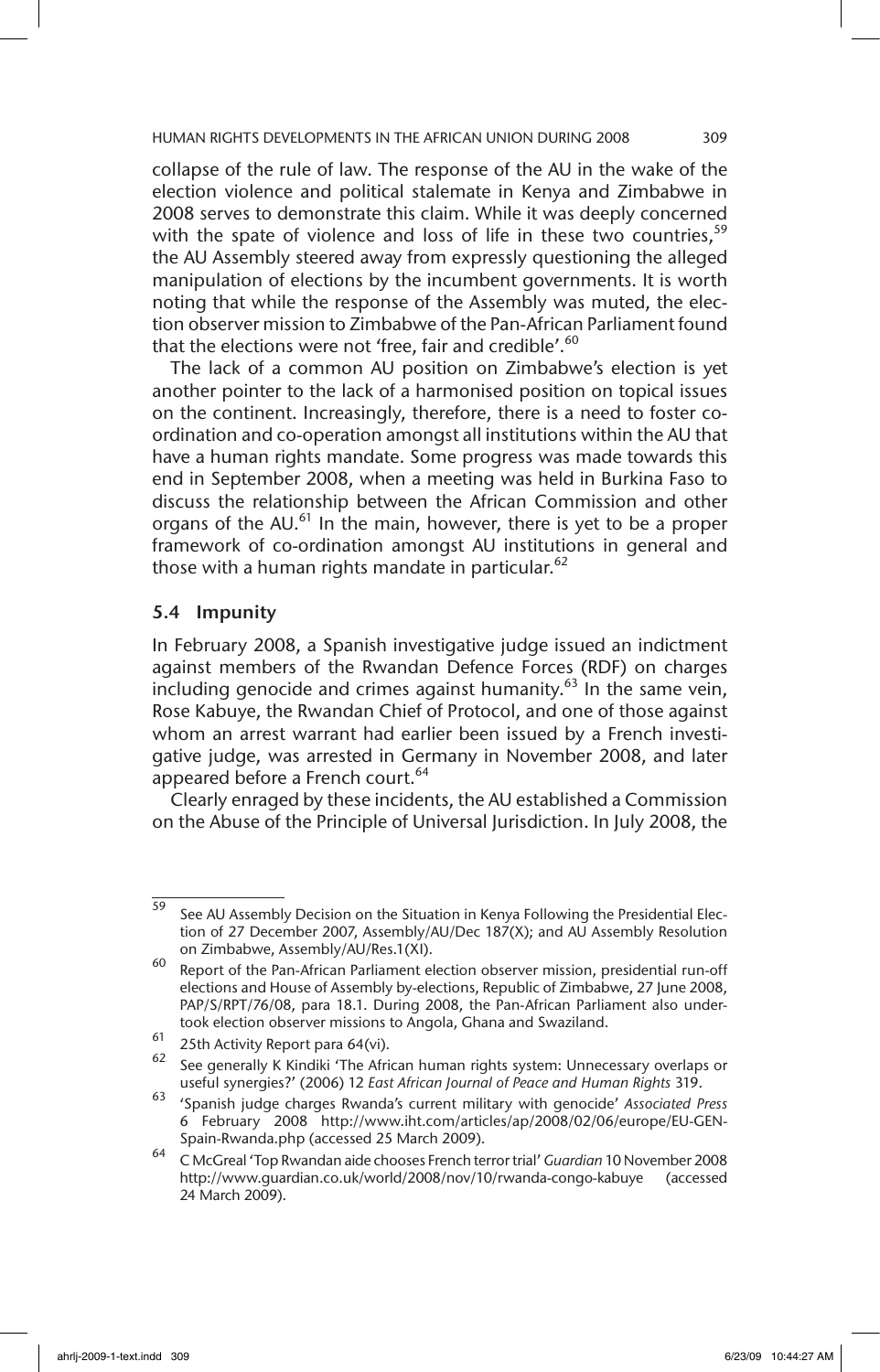AU Assembly took note of the report of the Commission and stated that: $65$ 

The political nature and abuse of the principle of universal jurisdiction by judges from some non-African states against African leaders, particularly Rwanda, is a clear violation of the sovereignty and territorial integrity of these states.

Another development in this area involves the request made by the Prosecutor of the International Criminal Court (ICC) in July 2008 for the indictment of the President of Sudan, Omar al Bashir, for genocide, crimes against humanity and war crimes.<sup>66</sup> The AU, warning of widespread anarchy in Sudan if Al Bashir was indicted, called for the deferment of the decision to indict him.<sup>67</sup> Some observers have argued that the ICC is giving too much attention to Africa. However, it is important to note that all the situations examined by the ICC in Africa, except for Sudan, have been referred to the Court by the governments themselves as state parties to the Statute establishing the ICC.

# 6 Conclusion

This note reveals that 2008 saw significant developments towards harnessing the institutional framework for the promotion and protection of human rights. The African Commission began walking the path of financial stability and independence. It also adopted its interim Rules of Procedure, a step that is necessary in defining its relationship with the African Court. For its part, the African Court similarly adopted its Rules of Procedure and it is ready to receive its first case for adjudication. The African Children's Committee also recorded some developments in so far as it considered state party reports under the African Children's Charter. At the normative level, the ACJHR Protocol was adopted, establishing the framework for the merger between the African Court on Human and Peoples' Rights and the African Court of Justice and Human Rights. In addition, processes for adopting regional treaties to secure the rights of internally-displaced persons and older persons were initiated.

Despite these positive developments, the realisation of human rights in Africa is still challenged by a myriad of obstacles. At the AU level, a salient drawback is its ambivalent reaction to gross human rights violations, undemocratic rule, and the question of impunity. Moreover, there is a lack of co-ordination amongst AU institutions with a human

 $\overline{65}$  Decision on the report of the Commission on the Abuse of the Principle of Universal Jurisdiction, Assembly/AU/Dec 199 (XIII).

 $66$  Decision on the application by the International Criminal Court for the indictment of the President of the Republic of the Sudan, Assembly/AU/Dec.221 (XII).

<sup>67</sup> 'AU warns of *coups*, anarchy if Sudan President indicted' http://sudan.net/news/ posted/16105.html (accessed 2 August 2008).